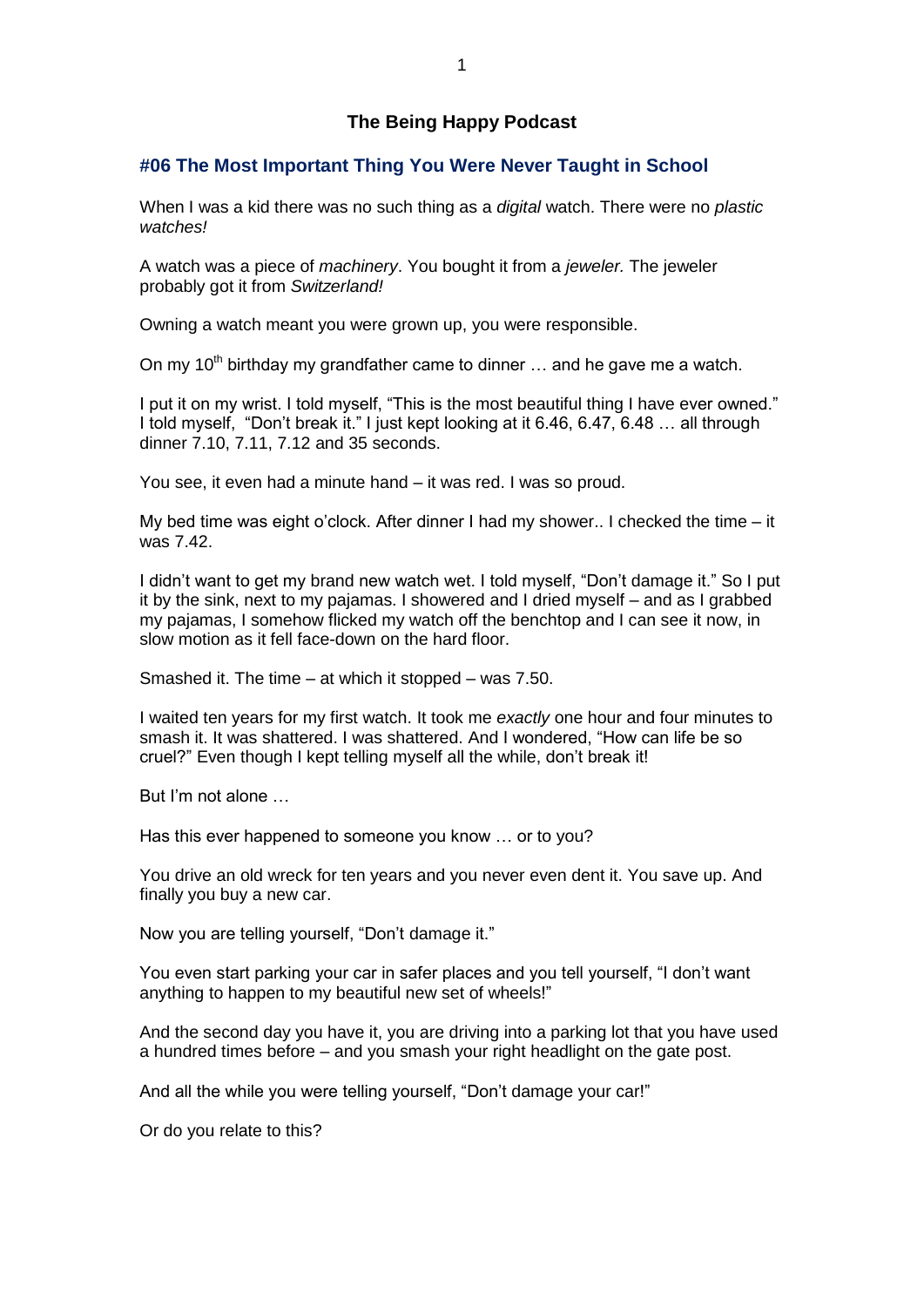You borrowed a book from your best friend – and now she wants it back. In fact, she has already asked you twice to return it and now she is angry.

You are meeting for coffee later today. You tell yourself, don't forget the book. Don't forget the book. You put it on the kitchen table with your house keys.

An hour later you meet her in *Starbucks* and she says, "Where's my book?"

It's on the kitchen table!

Why, when you told yourself "Don't forget!"?

Can you see a pattern here? When you tell yourself not to do something, you do exactly what you told yourself not to do.

Don't break it, don't scratch it, don't forget it!

What about don't spill it?

You are eating Italian. You are wearing your best white linen shirt. Now, you are an adult. You don't spill much food anymore.

But just in case, you tell yourself, "Don't spill spaghetti bolognaise all down your … *oh damn it!"* It's all over you!

#### **The Reverse of an Idea**

So the question is, "Why does this happen?"

It is because our mind works on pictures. When you give your mind a picture, your mind delivers.

When you say, "Don't forget", your mind has a picture of you doing what? Forgetting! So that is what you get.

Your mind CANNOT, DOES NOT, WILL NOT operate on the reverse of an idea. I'll prove it to you.

I am going to tell you not to do something … "Don't think of an elephant."

What are you thinking of?

You see, you must always give your mind the thought/ picture of what you want.

#### **music**

See it this way: you are in a restaurant. The waitress says to you, "Can I help you?" And you say, "Yes, I don't want a hamburger!" Wouldn't that be stupid! And yet, we use that language on ourselves.

Have you ever heard anyone say, "I don't want to be broke!" "I don't want to be lonely." "I don't want to be fat."

They continue to plant pictures in their minds of what they **don't want** and they wonder why life is so hard.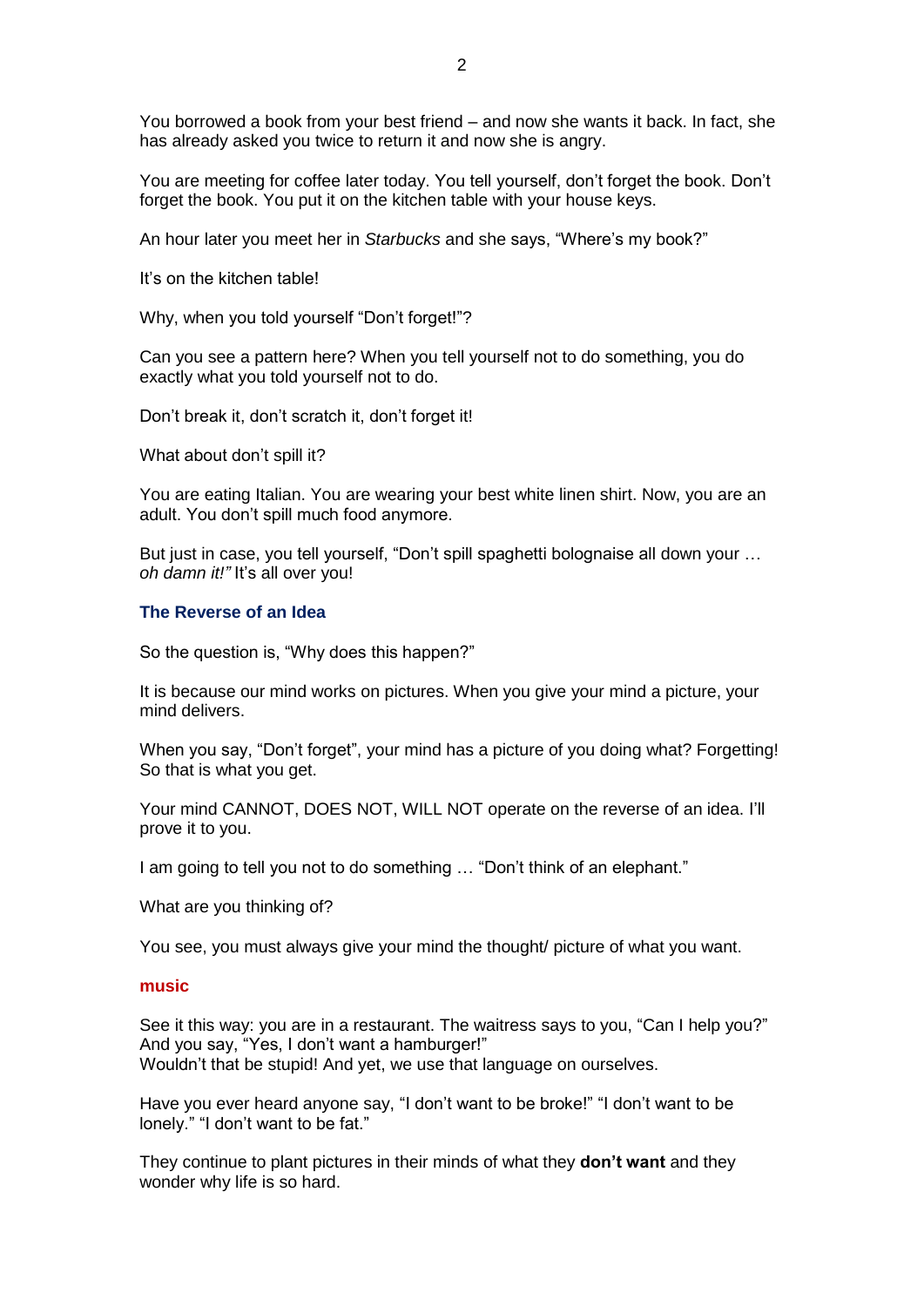If you think, "I WANT THAT", you move toward **WHAT YOU WANT**.

If you think, "I DON'T WANT THAT", you move toward **WHAT YOU DON'T WANT**.

# **This is probably the most important thing that you were never taught in school.**

Why? Because your teachers – and your parents – mostly, didn't understand this. So they told you:

- "Don't break the window."
- "Don't fall out of the tree."

You need to plant safety in kid's minds, "Climb safely. Be careful."

Advertisers mostly don't understand this. So they make TV ads that tell you,

- "Don't forget!"
- "Don't miss out."
- "Don't drink and drive."

You say, "Well, advertisements seem to work." They could work better!

If you are a parent or a teacher or a coach or an advertiser, you need to plant pictures in people's minds of what they need to do.

- Remember!
- Be there!
- Drive sober!

You say, "So does anyone understand this principle?"

Absolutely. High achievers understand – and so they focus on what they want.

Some people do it automatically, some figured it out for themselves, some had coaching.

Top performers, that is, singers, musicians, Wimbledon champions, golf champions, leading coaches, entrepreneurs, managers, top sales people all know this and it is precisely why they achieve.

Here's what all racing drivers know … when you lose control of your car and you are about to hit a wall at 200 kilometres an hour, you MUST keep your eyes focused on where you want your car to go. Keep looking at where you want your car to go and your subconscious can arrange the rest.

Focus on the wall and you hit the wall.

This is not simply positive thinking. It's about how your subconscious delivers.

Focus on what you want.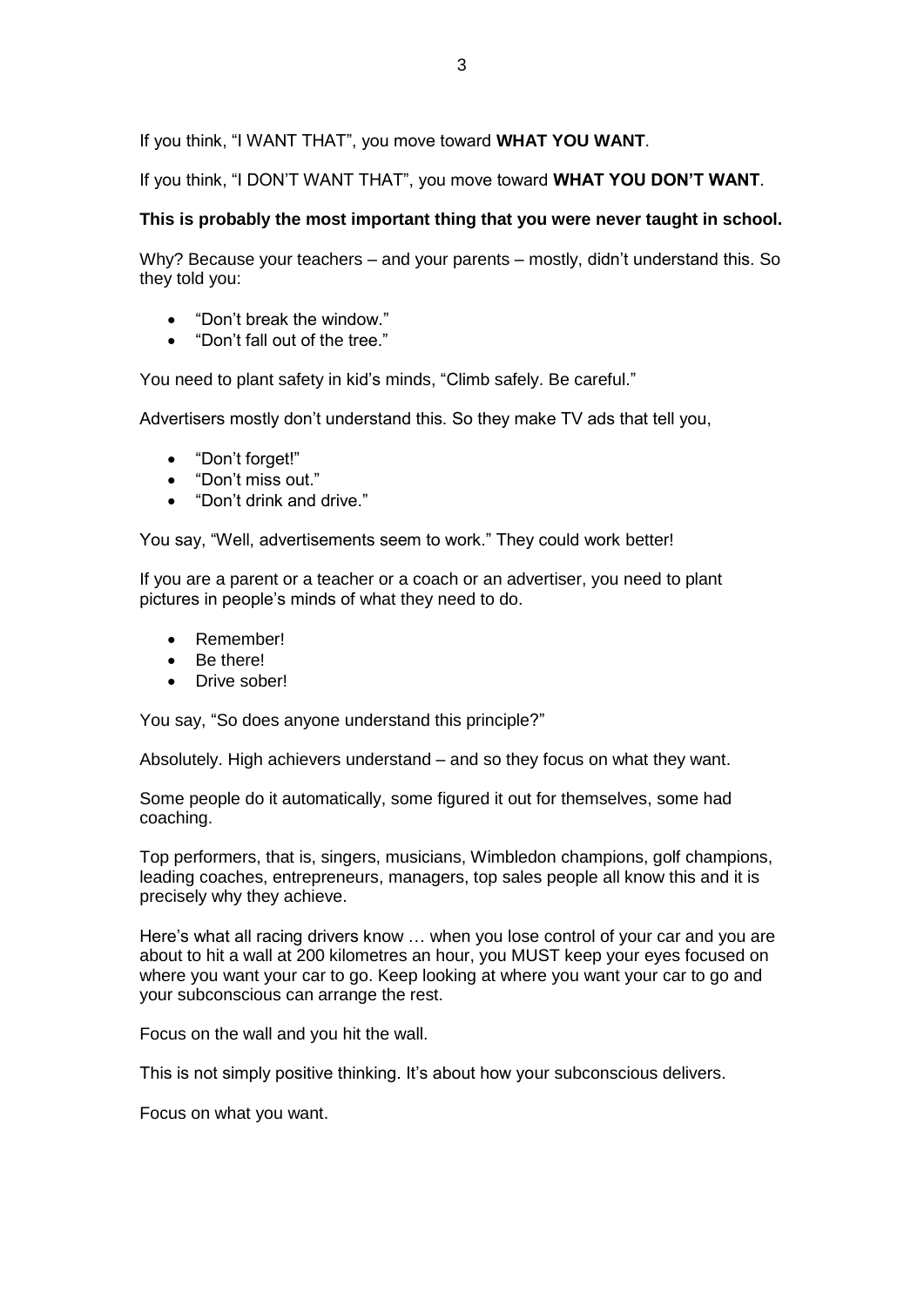And at this point, some people will still argue, "Andrew, you are just being technical. Telling myself, *"I want to be successful***"** and telling myself *"I don't want be a failure"* are basically the same thing.

Telling myself *"I want to be slim"* and telling myself *"I don't want to be fat"* are basically the same thing.

*"Remember"* and *"don't forget"* … surely they are basically the same thing!"

NOT EVEN CLOSE! They are a million miles apart. They are complete opposites which is why some people continue to achieve their goals and many live lives of quiet desperation.

### **music**

Lots of people – especially guys – are fascinated by sport. They will watch anything – football, bowling, ping pong – even cricket, which can last up to five days and often ends in a draw!

And we might ask, "Who cares and why is sport fascinating?"

Here's why I am fascinated by sport. Sport gives you instant feedback on how an athlete is thinking. And when you are playing, you get instant feedback on how you are thinking. For example if you tell yourself, "Don't miss it!"

And in any sport, fear, courage, intention, self-belief, show up on the scoreboard almost instantly.

Sport teaches us about the power of thought.

How often have you seen this? Your favorite football team is absolutely thrashing the city that you most love to beat. You're ecstatic. And then, with fifteen minutes to go, what happens?

They get so far in front, they start playing *not to lose* and they get smashed in the last ten minutes.

You can't win a game by **trying not to lose.** You can't succeed in life by **trying not to lose**.

### **So What Makes a Champion?**

Ordinary golfers can sink some great puts – during practice.

Average footballers and basketballers can score some great goals – when there is no pressure.

But when the pressure is really on, ordinary athletes begin to tell themselves, "Don't miss it, don't screw it up, don't hit a double fault."

There's a name for it and it is called "choking".

Meanwhile the champions – the Roger Federer's and the the Usain Bolt's of the world – are telling themselves – "I have got this. This one is mine!"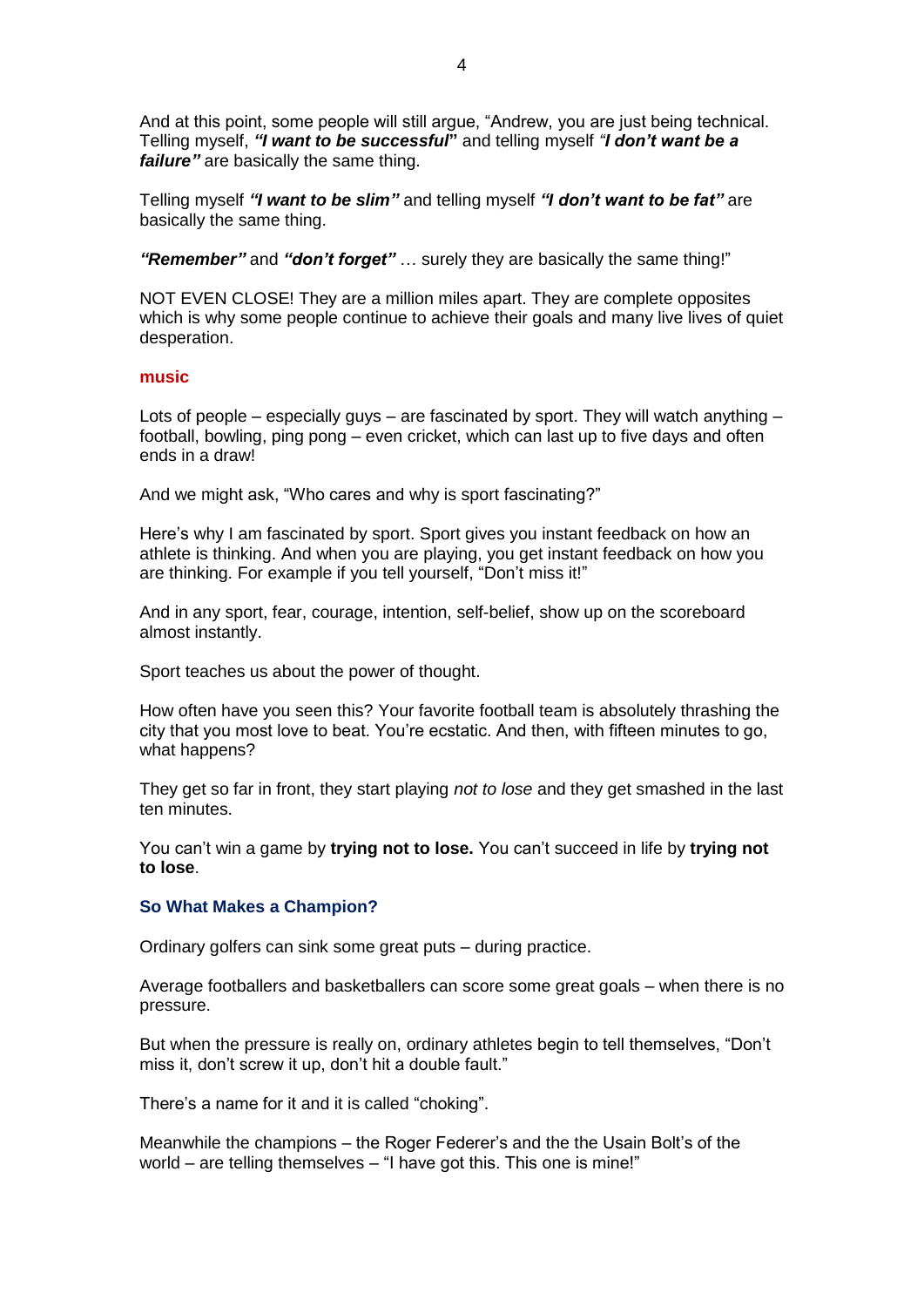What defines a champion? Champions focus on what they want.

### **music**

You say, "Aren't we talking about confidence?" Yes, but confidence is just a label.

It's all about the **thoughts that you have** because you are confident.

So what do you do?

### **1. Always, always, always give your mind a positive target.**

Here are targets that don't work:

"Don't forget the book." "I don't want to be fat." "I don't want to be broke." "Don't be nervous!"

And here are thoughts that do work:

"I will remember my book." "I am getting slimmer every day." "I always have enough money." "I am relaxed."

# **2. Play Mental Movies**

And here's the good news – you can take this a step further.

Not only can you use positive self-talk. You play mental movies of your own success.

That's why all the great singers, athletes, speakers, managers practise in their imagination. It is called "mental rehearsal".

And how do they rehearse? They practise being perfect in their mind.

So how do we use these mental movies?

# **Public Speaking**

Let's imagine that you have a "nervous pattern" where you can't speak in public.

Whenever you try to speak in public, you stand up but your mind sits down!

You shake, you sweat, and nothing comes out of your mouth - all because you have been feeding your mind bad pictures.

So now, you begin to play mental movies of the confident new you. You regularly picture yourself standing in front of a group with a big smile on your face.

You see yourself speaking effortlessly.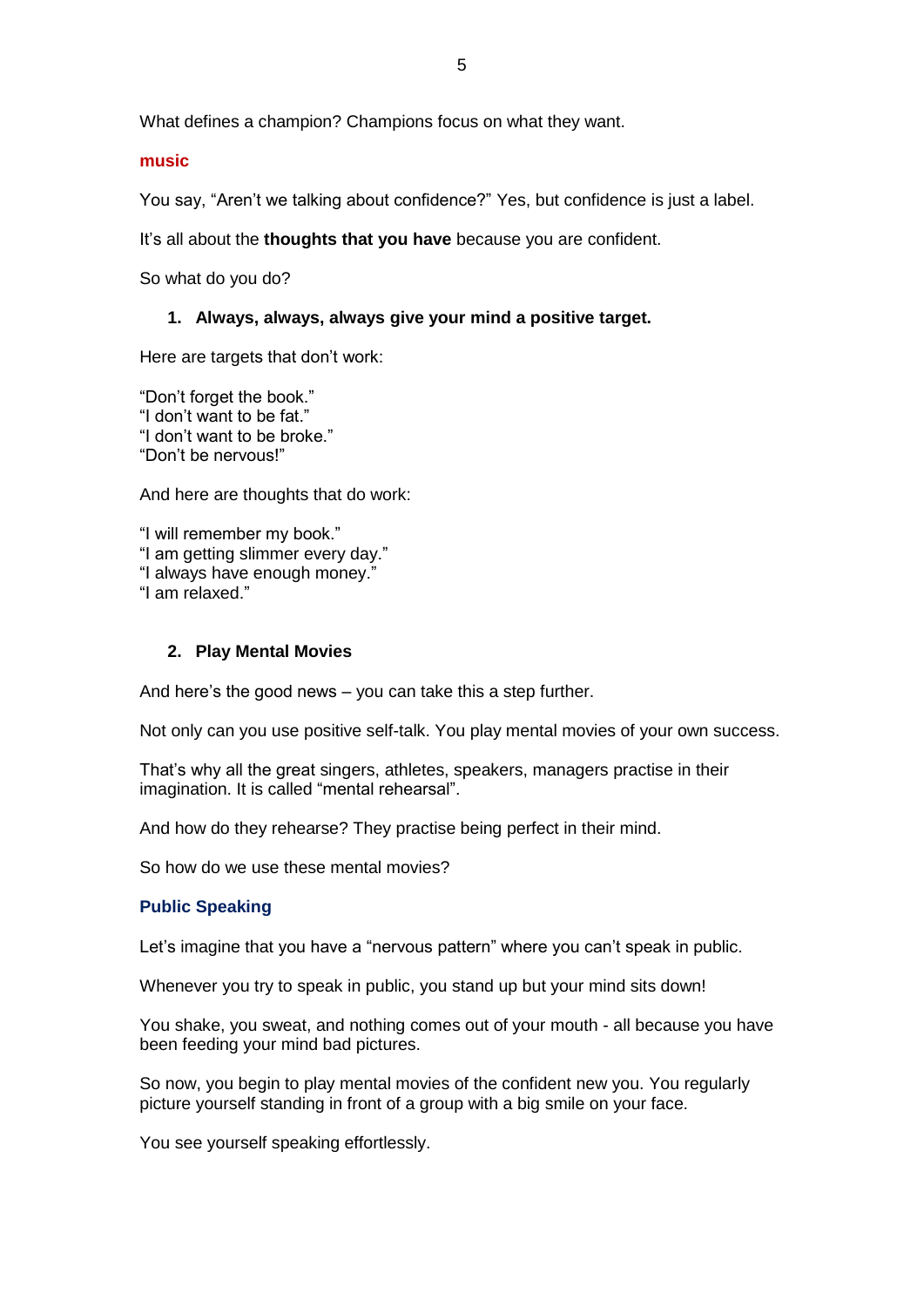Now some people can close their eyes and see things and some people will say, "I can't see anything!" It makes no difference. You don't actually have to see things but you can feel them, think them.

So you begin to see yourself in front of a group – relaxed like people you have seen on television – or confident like friends of yours who seem to handle any situation. In this imaginary movie you are happy, relaxed and in control.

As you start to play these mental movies your old pattern will begin to fight you. It will be whispering, "This isn't right. This isn't you. You should be wetting yourself!"

But keep playing the positive mental movies and you'll see more and more of the new you.

This is how it happens:

- The first day you play the new movie in your head, it seems ridiculous.
- After a week of playing the movie, it still seems hard to believe.
- After a month, it seems possible but not that likely.
- After a couple of months, it feels comfortable.
- Give it a little more time, and it feels like you. It is no big deal.

You may have doubts or scary moments. But keep playing those movies in your head. Each time you stand up to speak it will be easier and easier.

Eventually you'll become so confident, you'll forget you even had a problem.

Successful people aren't super-human. They just know how to use their mind. They do this automatically.

Now you might say, "This pretending in your imagination, this is child's stuff!" Precisely!

As a child you used your imagination like this. This is why kids learn so fast! The problem is we grow up. We become sophisticated and intellectual. We stop using what comes naturally. We stop using what works.

So if we are sophisticated and intellectual we might dismiss these childlike techniques – so we *stay* sophisticated and intellectual, but we also we stay stuck for the rest of our lives.

Many people spend their whole lives with their mind stuck in reverse!

If you think about what you don't want, you get more of what you don't want.

When you focus on what you do want, you give yourself your best chance ... in every relationship, interview, piano recital, tennis match, examination, speech. You drive more safely, you stay more healthy.

Now you are simply using your mind the way it is meant to work.

Focus on what you want. You become what you think about.

### **music**